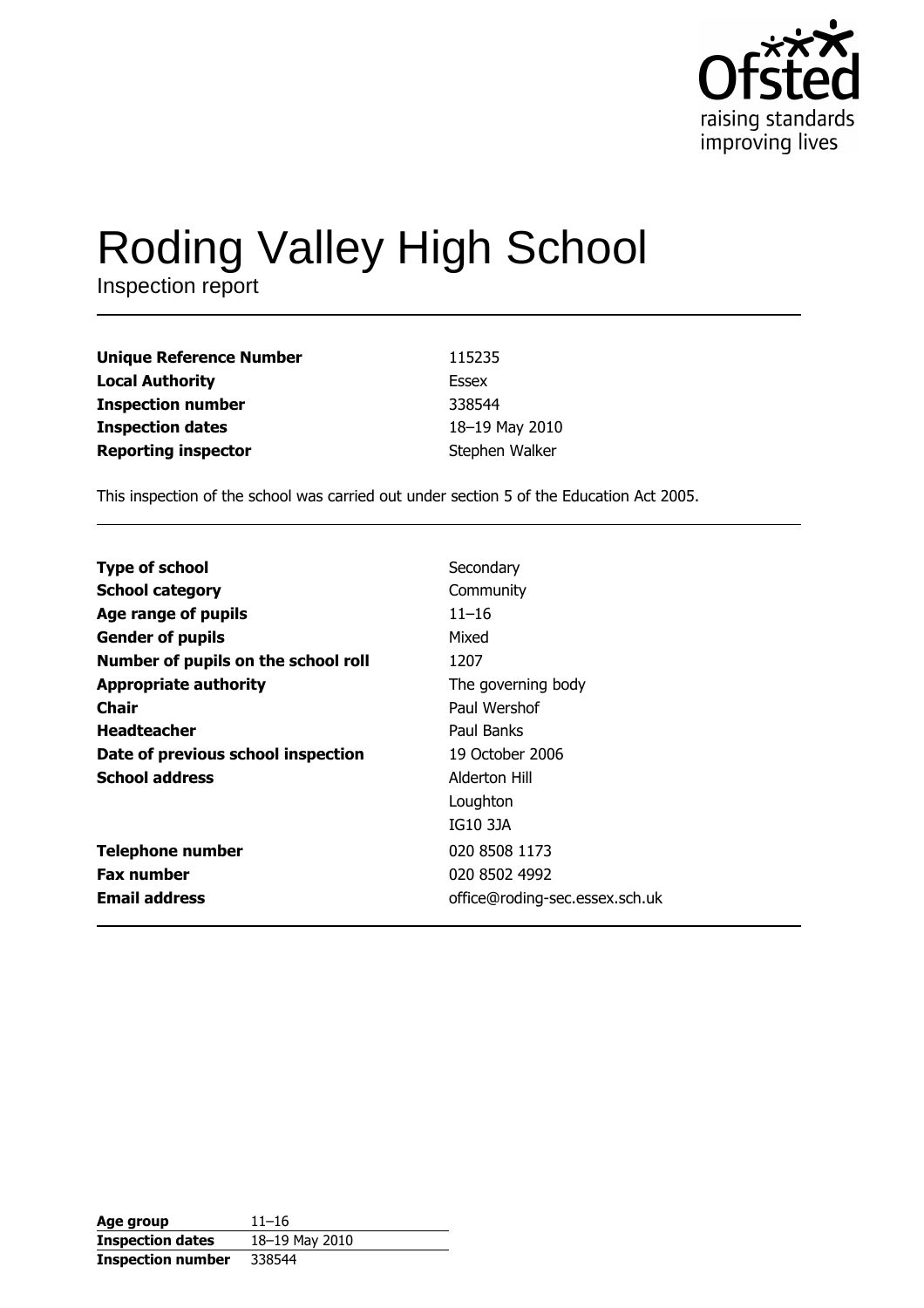The Office for Standards in Education, Children's Services and Skills (Ofsted) regulates and inspects to achieve excellence in the care of children and young people, and in education and skills for learners of all ages. It regulates and inspects childcare and children's social care, and inspects the Children and Family Court Advisory Support Service (Cafcass), schools, colleges, initial teacher training, work-based learning and skills training, adult and community learning, and education and training in prisons and other secure establishments. It rates council children's services, and inspects services for looked after children, safequarding and child protection.

Further copies of this report are obtainable from the school. Under the Education Act 2005, the school must provide a copy of this report free of charge to certain categories of people. A charge not exceeding the full cost of reproduction may be made for any other copies supplied.

If you would like a copy of this document in a different format, such as large print or Braille, please telephone 08456 404045, or email enquiries@ofsted.gov.uk.

You may copy all or parts of this document for non-commercial educational purposes, as long as you give details of the source and date of publication and do not alter the documentation in any way.

Royal Exchange Buildings St Ann's Square Manchester M2 7LA T: 08456 404045 Textphone: 0161 618 8524 E: enquiries@ofsted.gov.uk W: www.ofsted.gov.uk © Crown copyright 2010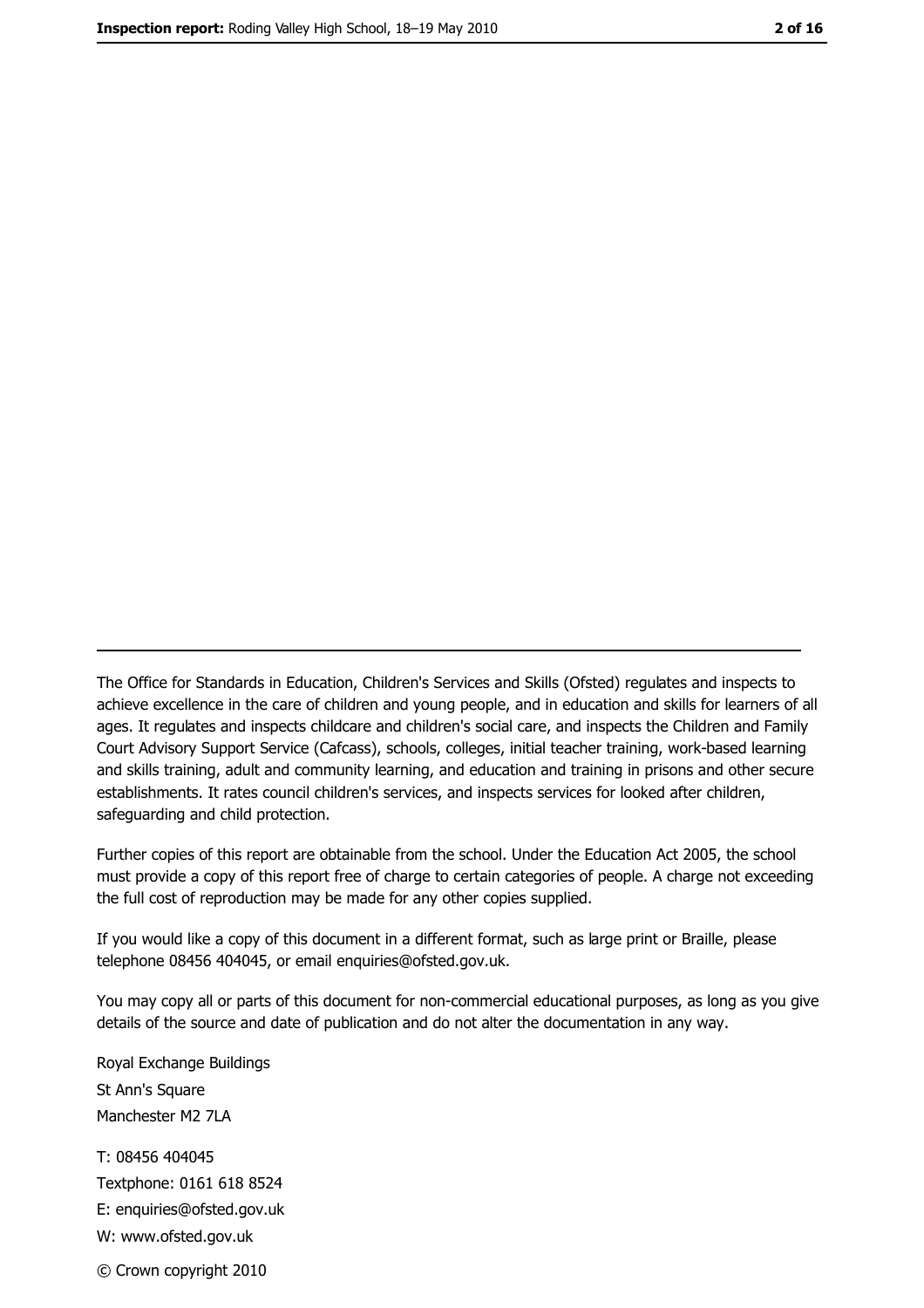# **Introduction**

This inspection was carried out by four additional inspectors. The inspectors visited 43 lessons and observed 28 teachers. They also held meetings with the headteacher, the Chair of the Governing Body, the School Improvement Partner, staff and groups of students. Inspectors observed the school's work and looked at a range of evidence, including the school development plan, the tracking system to monitor the students' progress, safeguarding documentation, the work students were doing in their books and the questionnaires completed by staff, a sample of students and 146 parents.

The inspection team reviewed many aspects of the school's work. It looked in detail at the following:

- the rate of progress of all groups of students in the school  $\blacksquare$
- the effectiveness of teaching in engaging the students so that they make at least  $\blacksquare$ satisfactory progress
- the quality of the curriculum and the systems of care, guidance and support for the  $\blacksquare$ students
- the effectiveness of the leadership and management in driving improvements in the  $\blacksquare$ school.

## **Information about the school**

The school is larger than other secondary schools. It is situated on the edge of Epping Forest on the fringe of the London conurbation. The school takes students from a number of primary schools in the Roding valley. The majority of students are from White British backgrounds although a small number are from a range of minority ethnic groups. A very small percentage of students do not have English as their first language. The proportion of students with a range of special educational needs and/or disabilities is below average, as is the percentage known to be eligible for free school meals. The school has received National Healthy School Status and the Sports Mark awards.

The school is designated as a specialist performing arts college. The new headteacher has been in post since January 2010.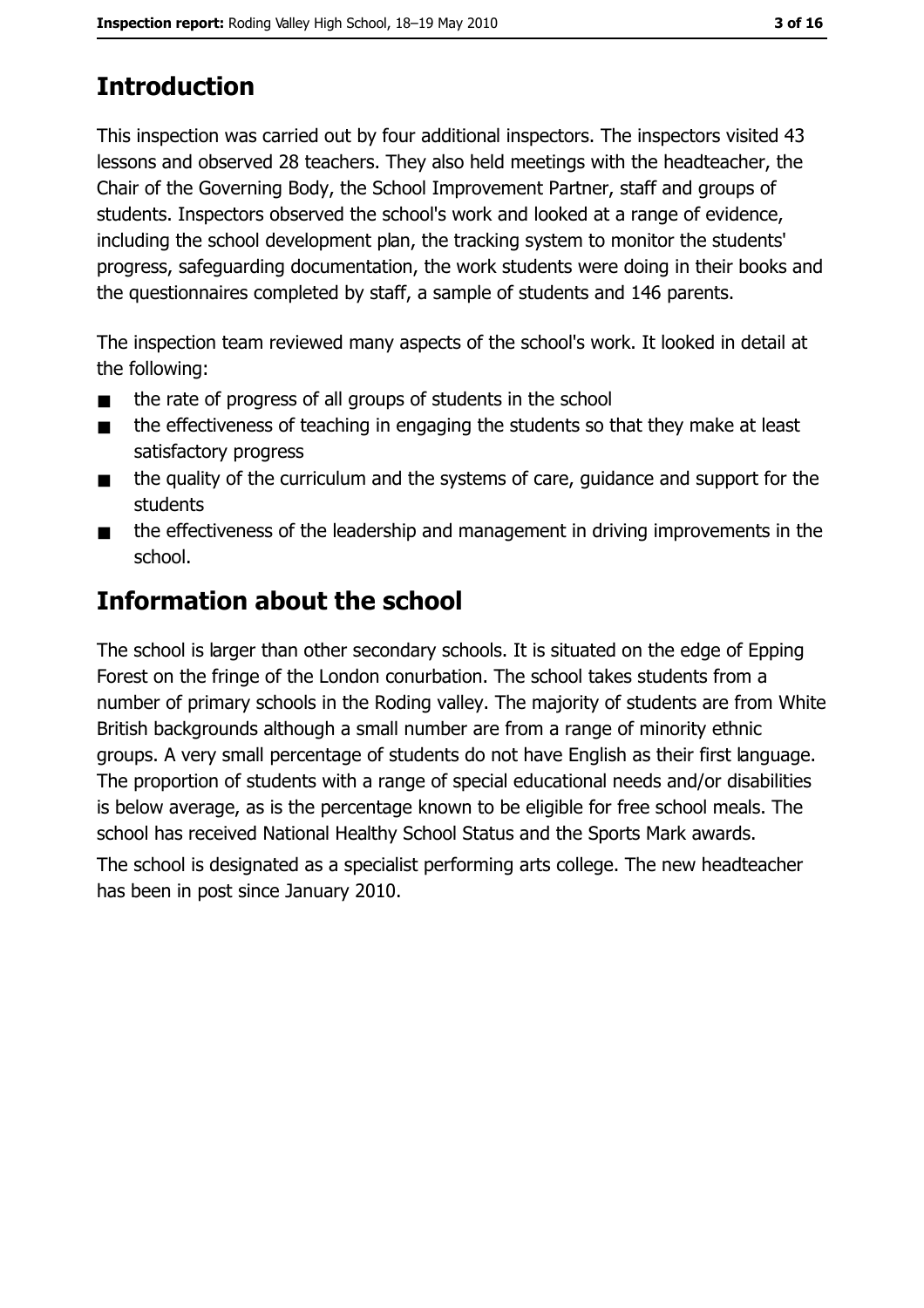## **Inspection judgements**

# Overall effectiveness: how good is the school?

### The school's capacity for sustained improvement

## **Main findings**

This is a satisfactory school. It has some good features. It is now undergoing a period of significant improvement in both the attainment and the personal development of the students. The new headteacher provides very effective and collaborative leadership so that there is a clear vision for continuous improvement in the school. He has introduced new systems and structures which are already leading to noticeable improvements in the attitude and progress of the students.

Students make satisfactory progress, given their average starting points, and leave with broadly average standards. The 2009 GCSE results for Year 11 students were broadly in line with the national average with 65% of students gaining five  $A^*$  to C grades. Results demonstrated an improvement in standards across a range of subjects, including English. However, the school acknowledges the need to further raise standards across all subjects. This is particularly the case in both mathematics and science, where standards were slightly below average at GCSE. The newly introduced tracking system for progress is identifying underachieving students, who then receive appropriate support through a range of intervention strategies. The assessment information shows that students are now set challenging targets in all years and the majority are making at least satisfactory progress in their work. The recent modular examination results in mathematics and science indicate that the majority of students are making at least satisfactory progress and are in line to achieve their target minimum grades. A significant number of students in Year 10 and 11 are also making good progress. The challenge for the school is to ensure that all students are sufficiently challenged and supported to gain their target minimum grades in each subject.

The high standard of care, guidance and support is greatly supporting the improvements in students' personal development. The majority behave well and enjoy coming to school. Students of all ages feel safe and secure in the school. They speak highly of the opportunities that are available at Roding Valley High School. Teaching is satisfactory overall, with some examples of good and outstanding practice. The school recognises the need to improve further the overall quality of teaching and learning in order to accelerate the progress of students. Activities in lessons do not always engage and motivate the students in their learning. Planning in lessons is not consistently informed by assessment information to fully meet the different needs of the students. Teachers are not sufficiently sharing good practice in teaching and learning to ensure that students' progress is consistently good in all subjects and lessons. Curriculum provision is satisfactory and provides a sound base for meeting the different learning needs of the students. The specialist status in the performing arts is greatly enhancing the curriculum provision and providing additional enrichment activities for the students.

| 3 |  |
|---|--|
| 3 |  |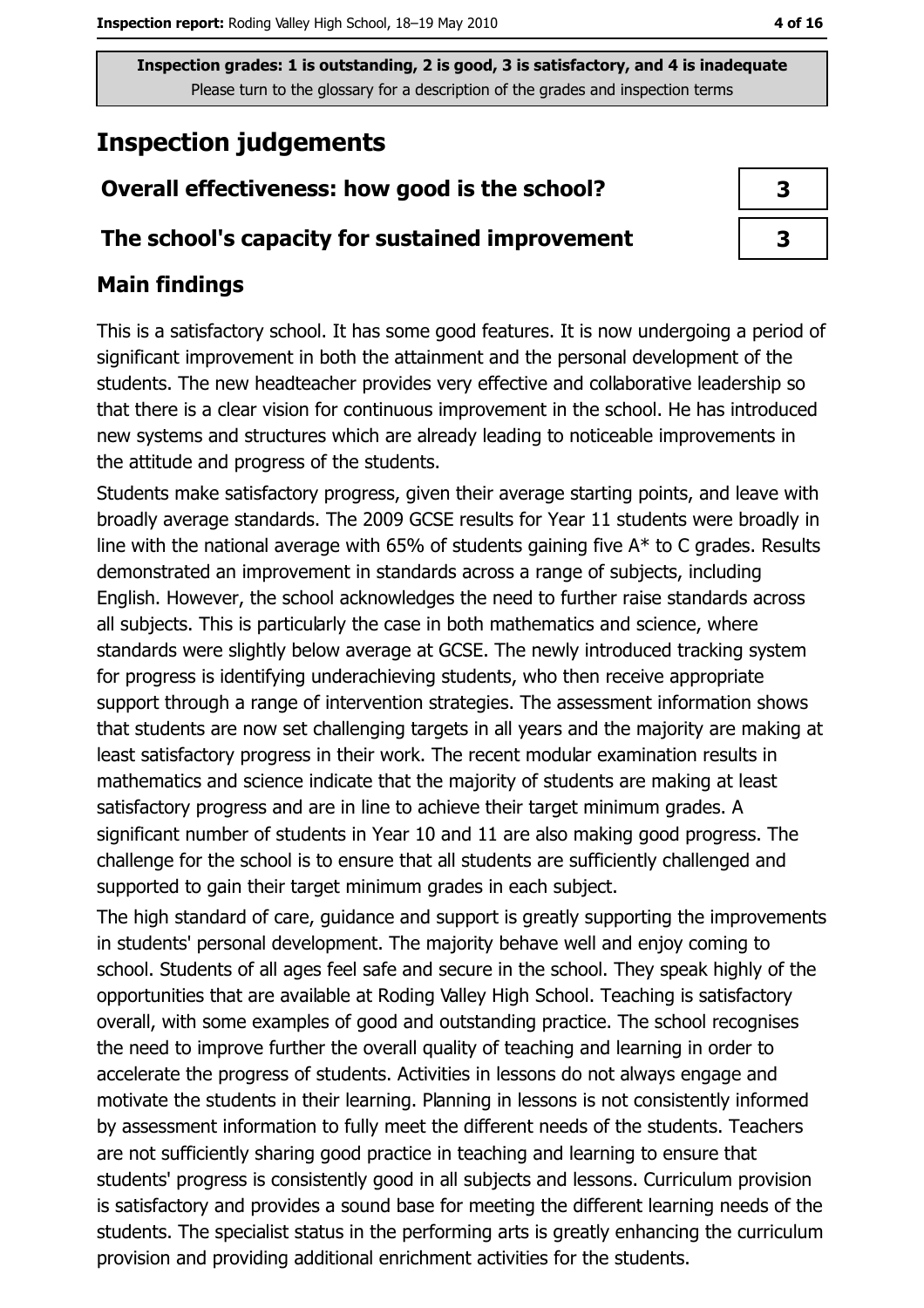The governing body has not previously had sufficient information to undertake its roles and responsibilities and, as a result, it has not challenged the school enough to address weaknesses and bring about the necessary improvements. It has also not been sufficiently rigorous in its review of the school's policies and statutory responsibilities. However, since the appointment of the new headteacher, the school has taken appropriate steps to remedy weaknesses and there are already positive indications that these are beginning to improve standards. Self-evaluation is accurate and the school is in no doubt about the improvements needed. The school development plan is setting challenging targets to raise standards. The school has effectively challenged and remediated inadequate management and teaching in order to ensure improvements in students' attainment and progress. The shared vision of the headteacher, the robust systems of tracking students' progress, the greater accountability for standards in teaching, the strategic plans for improvement and the clear indications of significant improvements in standards indicate that the school has a satisfactory capacity to improve.

## What does the school need to do to improve further?

- Raise standards of attainment across the school so that the proportion of students  $\blacksquare$ attaining five A\*to C grades at GCSE, including English and mathematics, is above the national average by ensuring that teachers :
	- identify and provide additional support for underachieving students
	- prepare students to develop their skills appropriately for examinations in mathematics and science
	- challenge and support students to gain the target minimum grades in all subject areas.
- Increase the proportion of good teaching and learning across the school by making  $\blacksquare$ sure that all teachers:
	- ensure that activities fully engage and motivate the students in their learning
	- use assessment information effectively to inform their planning so that the work is matched to the learning needs of individual students
	- agree and share the best practice in teaching and learning.
- Develop the governing body so that they can become more effective in their  $\blacksquare$ evaluating and monitoring roles by:
	- ensuring targeted training is provided on a regular basis for governors so that they are fully able to undertake their roles and responsibilities
	- increase the rigour of their review processes of all school policies and statutory responsibilities
	- ensure that governors are fully involved in the evaluation and monitoring of developments in the school.
- About 40% of the schools whose overall effectiveness is judged satisfactory may  $\blacksquare$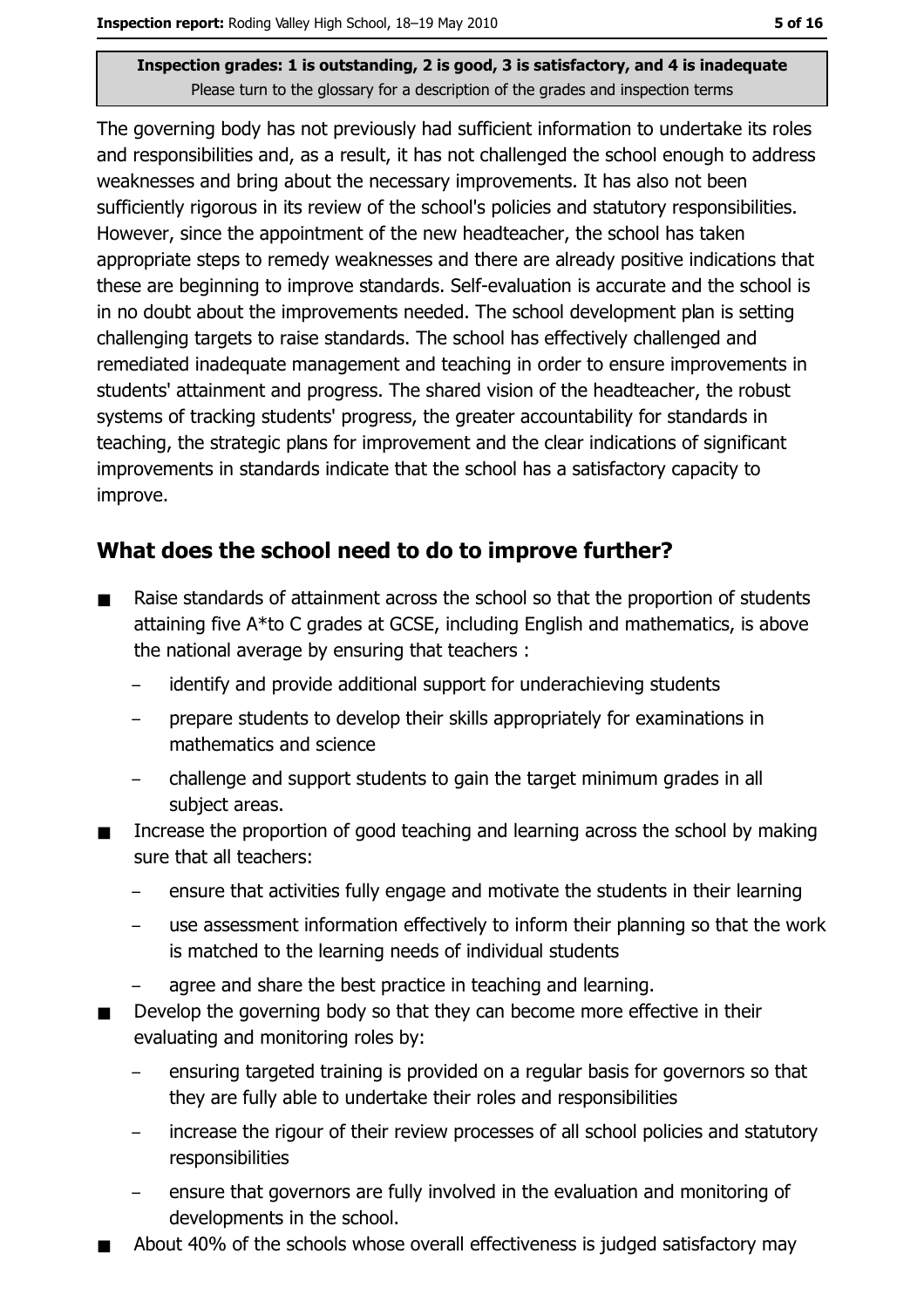receive a monitoring visit by an Ofsted inspector before their next section 5 inspection.

#### **Outcomes for individuals and groups of pupils**

Evidence from students' work seen during the inspection demonstrates that the majority of classes are making at least satisfactory progress during the current year. Students are attentive and display an eagerness to do well in their work when they are challenged and supported. Most students enjoy learning and make satisfactory progress from their close to average starting points. The atmosphere in most lessons is positive and the students want to do well. Where activities are well-chosen, students display interest and sustain good levels of concentration. For example, Year 7 students made good progress in developing their understanding of mathematical rotations through well-targeted questioning and imaginative use of technology. However, the pace of learning and levels of concentration fall where work does not sufficiently challenge the students.

By the end of Year 9, students make satisfactory progress and more students are now attaining the higher levels in English and mathematics. In 2009, 44% of students in Year 11 gained five A\* to C grades at GCSE, including English and mathematics, which is slightly below the national average. The school identifies some underachievement in mathematics and science which is now being thoroughly addressed by the departments. The tracking information on student progress and modular examination results indicate that standards in these subjects are now at least average in Years 10 and 11. Attainment in the performing arts is well above average and most students gain a qualification in at least one of these subjects. The school rightly identifies the potential underachievement by a small group of students in Year 11 and is supporting and mentoring them to improve their rates of progress. Additional support for students with special education needs and/or disabilities ensures that they are making satisfactory progress. Students from ethnic minority backgrounds also make satisfactory progress in line with other students in the school.

Most students have a very clear understanding of eating healthily and taking part in sporting activities. Attendance is improving and is now in line with the national average. Students raise money for a range of charities and make a good contribution to the local community by organising events for the elderly. The school council is active in supporting school improvements and is closely involved in the design of the new school uniform. Students relish the opportunities to take responsibility, such as looking after the younger students or acting as prefects. Students develop a satisfactory understanding of what they have to do to succeed in their future education and careers. Students show respect towards each other although they do not have a full awareness of the multicultural diversity of our society. They are perceptive and caring young people but they have limited opportunities to reflect on spiritual and moral issues.

## 3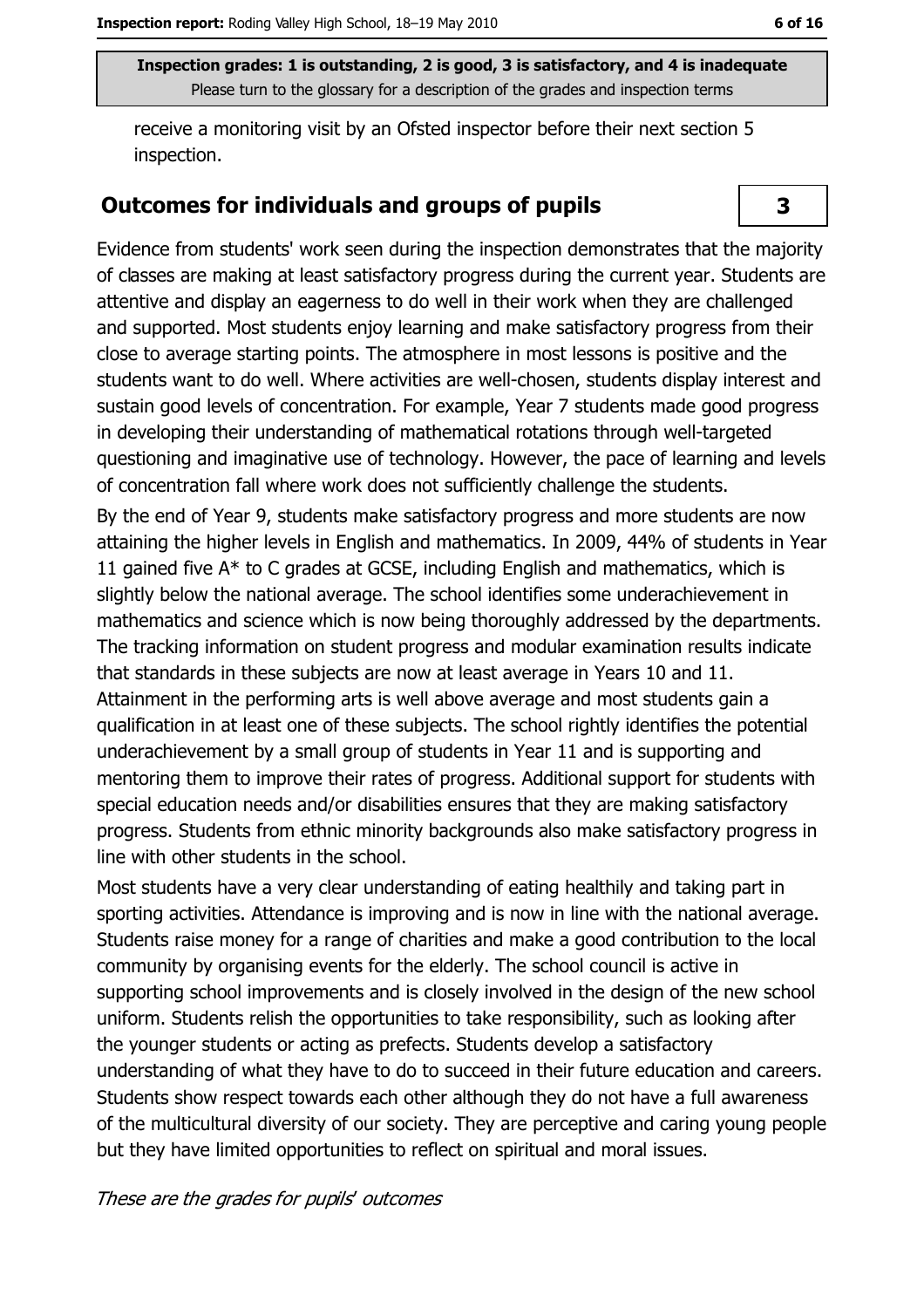| Pupils' achievement and the extent to which they enjoy their learning                                                     |                         |  |
|---------------------------------------------------------------------------------------------------------------------------|-------------------------|--|
| Taking into account:<br>Pupils' attainment <sup>1</sup>                                                                   | 3                       |  |
| The quality of pupils' learning and their progress                                                                        | 3                       |  |
| The quality of learning for pupils with special educational needs and/or<br>disabilities and their progress               | 3                       |  |
| The extent to which pupils feel safe                                                                                      | $\overline{\mathbf{2}}$ |  |
| <b>Pupils' behaviour</b>                                                                                                  | $\mathbf{2}$            |  |
| The extent to which pupils adopt healthy lifestyles                                                                       | 2                       |  |
| The extent to which pupils contribute to the school and wider community                                                   | $\mathbf{2}$            |  |
| The extent to which pupils develop workplace and other skills that will<br>contribute to their future economic well-being | 3                       |  |
| Taking into account:<br>Pupils' attendance <sup>1</sup>                                                                   | 3                       |  |
| The extent of pupils' spiritual, moral, social and cultural development                                                   | з                       |  |

#### How effective is the provision?

In the best lessons, students are fully motivated and engaged in their learning. As a result, they display enthusiasm and sustain high levels of concentration. Good learning takes place when teachers extend the students and provide tasks which are appropriate to their individual ability. Where lessons are good or outstanding students are lifted out of their comfort zone and challenged to aim high. Probing questioning helps students to clarify their understanding and build on previous work. Less effective practice, for example where class management is less secure, results in a lack of concentration and restlessness in lessons. Teachers do not always provide sufficiently challenging work, which leads to some students coasting rather than accelerating their progress. While teachers have a firm grasp of the new system of assessment recording, insufficient use is made of this information to inform planning lessons in order to meet the different learning needs of the students.

The revised curriculum is adequately matched to the students' needs, interests and aspirations. It provides the students with a good range of learning opportunities, although it is too early to judge its full impact on increasing student progress. There is a broad choice of traditional GCSE subjects on offer at Key Stage 4, as well as an increasing number of vocational options. The 'Learn to Learn' programme in Key Stage 3 is providing an effective vehicle for delivering personal learning and thinking skills. Students learn how to work independently and cooperatively to solve problems in a

 $1$  The grades for attainment and attendance are: 1 is high; 2 is above average; 3 is broadly average; and 4 is low.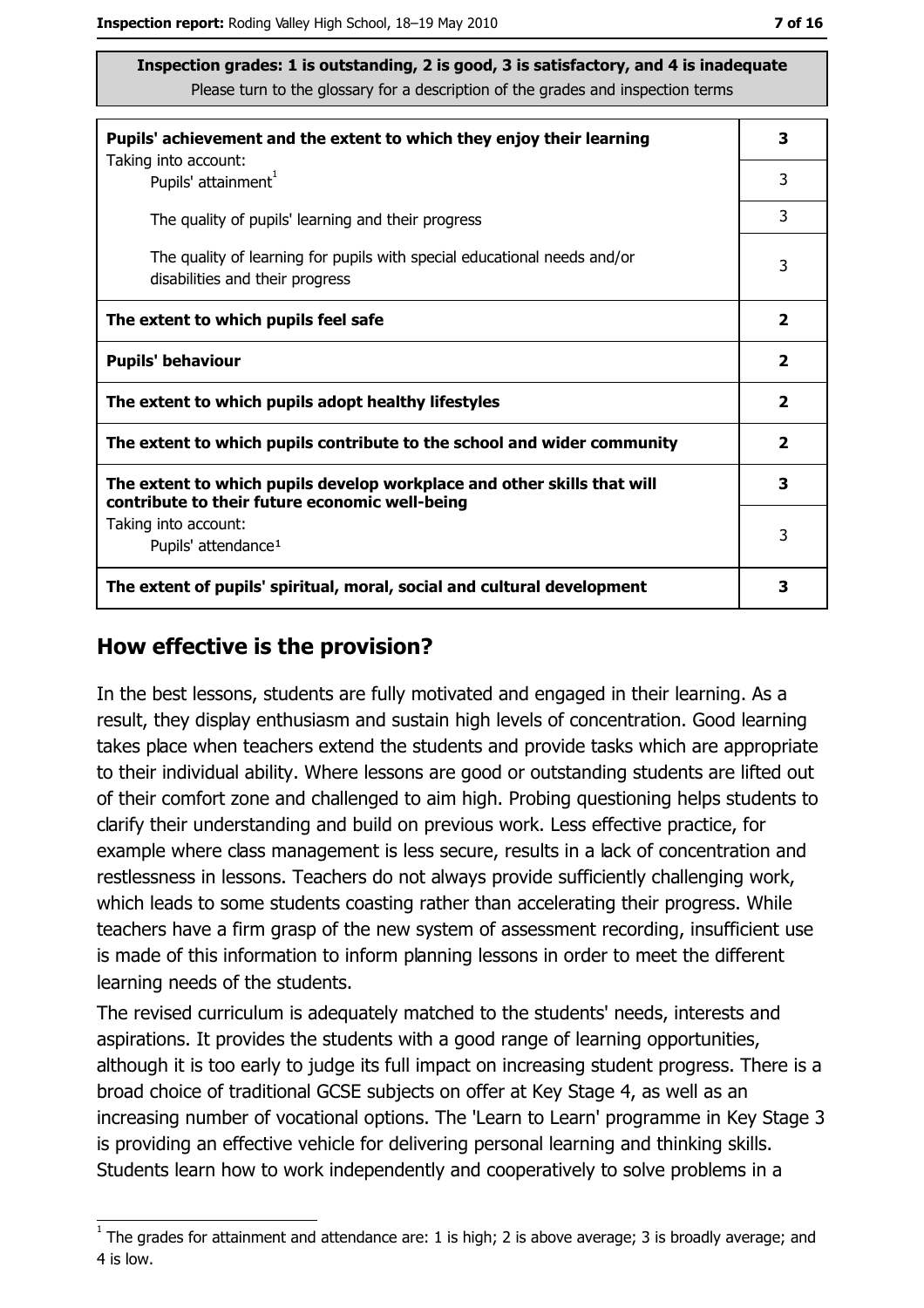number of enterprise activities, including work experience. Provision in literacy, numeracy and information and communication technology is satisfactory although the school rightly identifies the further development of these skills as key areas for improvement. Revised schemes of work in mathematics and science are already supporting improvements in student motivation and progress. The range of extra curricular activities and educational visits enhances the students' enjoyment and experience of school.

Arrangements for care, quidance and support are strengths of the school. Good working relationships between the school and external agencies benefit students, ensuring their social and learning needs are met through effective programmes. Vulnerable students are well supported by the Learning Support Unit and quickly integrated back into school. Tutors, heads of school and year heads are fully involved in promoting the academic and personal development of the students. Systems for monitoring absences have reduced the rates of persistence absence. Good arrangements are in place to support a smooth transition from a range of primary schools. Structured guidance through the careers programme helps students make confident and well informed choices about their future.

|  | These are the grades for the quality of provision |  |  |
|--|---------------------------------------------------|--|--|
|--|---------------------------------------------------|--|--|

| The quality of teaching                                                                                    |  |
|------------------------------------------------------------------------------------------------------------|--|
| Taking into account:<br>The use of assessment to support learning                                          |  |
| The extent to which the curriculum meets pupils' needs, including, where<br>relevant, through partnerships |  |
| The effectiveness of care, guidance and support                                                            |  |

#### How effective are leadership and management?

The headteacher provides strong and empowering leadership so that all staff are involved in the improvement of the school. He is very clear about the areas for development and is supporting the staff in raising the academic and personal outcomes of the students. Teachers comment on his collaborative approach and how 'the new headteacher is providing real leadership in the school'. The newly restructured senior leadership team is also providing a strong impetus for improvement across the school. Rigorous systems of monitoring teaching and tracking student progress are beginning to raise the standards achieved.

The school development plan is a comprehensive working document with clear actions and targets which are particularly focused on improving student attainment and progress. Governors are supportive and are eager to work closely with the headteacher and local authority in order to improve their contribution to the future success of the school. Subject leaders are developing their effectiveness in their planning, supporting and monitoring responsibilities. Robust procedures for safeguarding meet statutory requirements and underpin the school's very caring approach. The school has a strong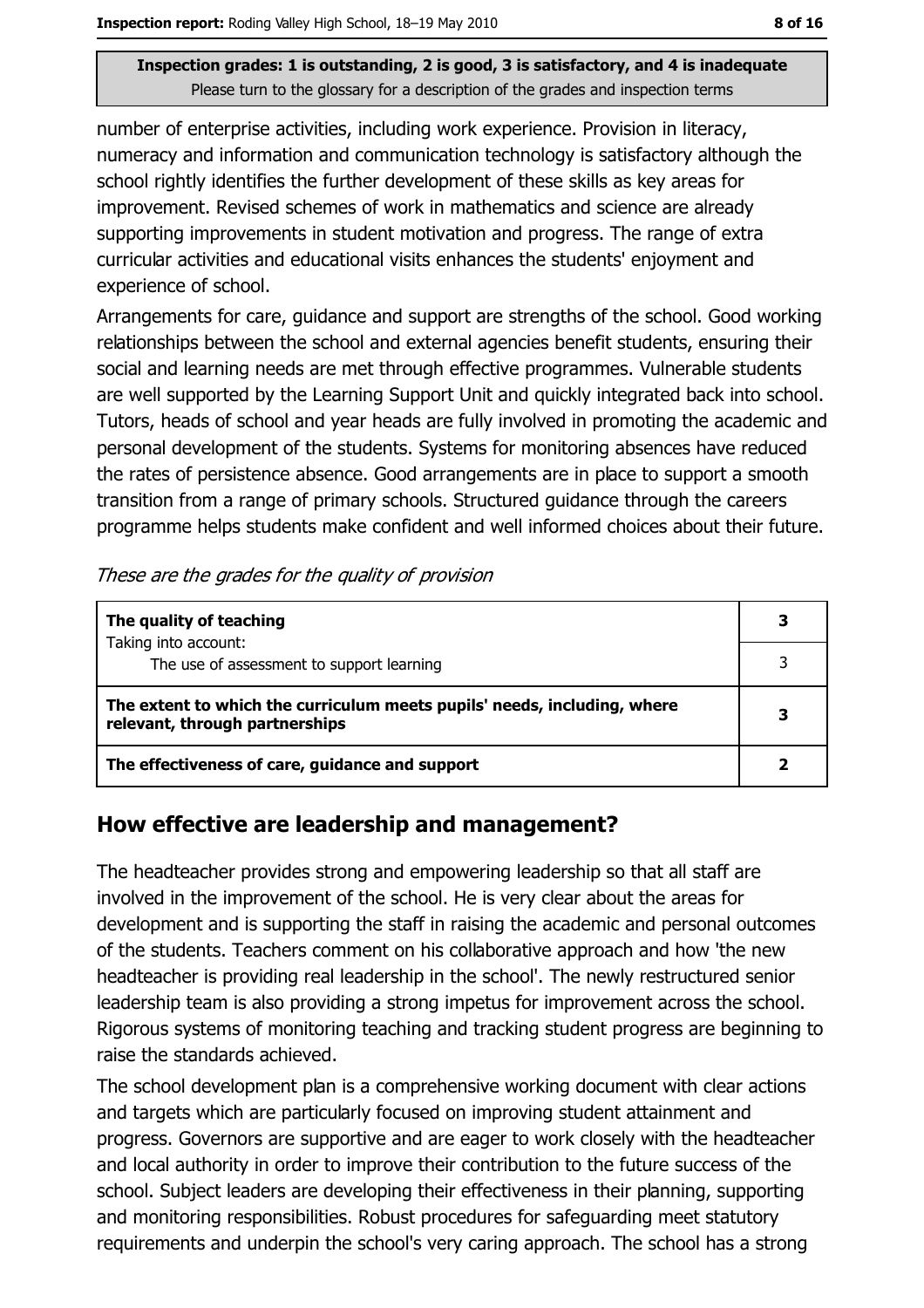commitment to inclusion and equal opportunities for all, although there is insufficient monitoring of the impact of the equality policy. The school is developing a positive relationship with parents and carers. Parents are given regular information about school events and the progress of their children. The school has good partnerships with community groups, external services and local schools. Strong links with the Town Centre Partnership encourage local businesses to support curriculum events, such as the Enterprise Days. The school makes a satisfactory contribution to community cohesion through international days and community events although leaders acknowledge that more could be done to evaluate the impact of this work.

These are the grades for leadership and management

| The effectiveness of leadership and management in embedding ambition and<br>driving improvement                                                                     | 3                       |
|---------------------------------------------------------------------------------------------------------------------------------------------------------------------|-------------------------|
| Taking into account:<br>The leadership and management of teaching and learning                                                                                      | 3                       |
| The effectiveness of the governing body in challenging and supporting the<br>school so that weaknesses are tackled decisively and statutory responsibilities<br>met | 4                       |
| The effectiveness of the school's engagement with parents and carers                                                                                                | 3                       |
| The effectiveness of partnerships in promoting learning and well-being                                                                                              | $\overline{\mathbf{2}}$ |
| The effectiveness with which the school promotes equality of opportunity and<br>tackles discrimination                                                              | 3                       |
| The effectiveness of safeguarding procedures                                                                                                                        | $\overline{\mathbf{2}}$ |
| The effectiveness with which the school promotes community cohesion                                                                                                 | 3                       |
| The effectiveness with which the school deploys resources to achieve<br>value for money                                                                             | 3                       |

#### **Views of parents and carers**

The majority of parents and carers are very positive about the work of the school and its impact on their children's learning. Responses to the questionnaire included a number of detailed comments emphasising the good leadership of the headteacher, the improvements in the school and the caring approach of staff towards their children. A small minority of respondents suggested the school does not deal effectively with unacceptable behaviour. Inspectors found that, while the school deals effectively with students who display challenging behaviour, students lost concentration in a small number of lessons when the management of behaviour was less secure. A small minority of parents also mentioned that the school does not help them to support their children in their learning lessons. Inspectors have asked the headteacher to review this point with staff so that parent conferences can be more informative. There are no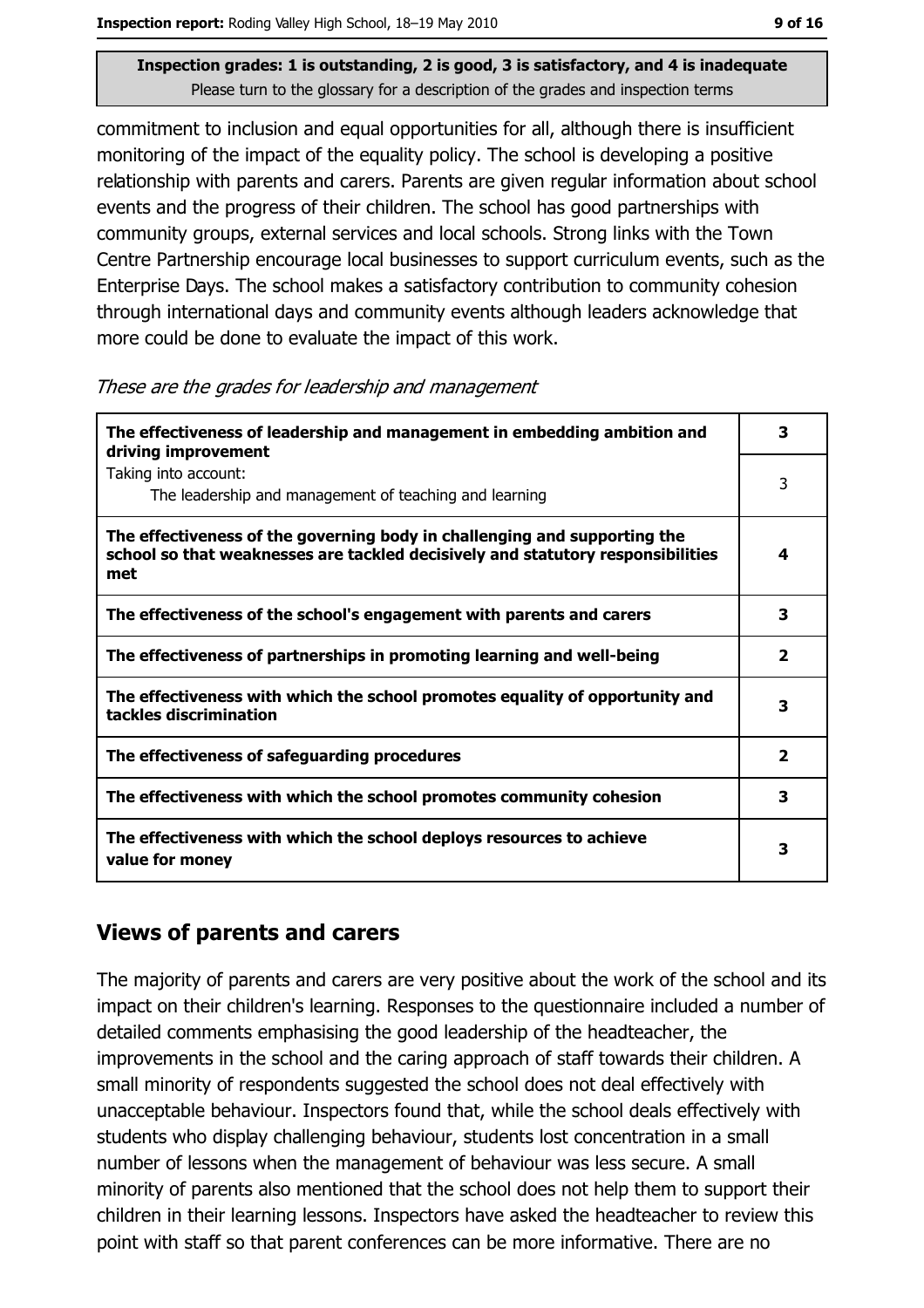particular trends in the very small number of criticism made in the questionnaires. Overall, parents' and carers' views reflect the inspection findings.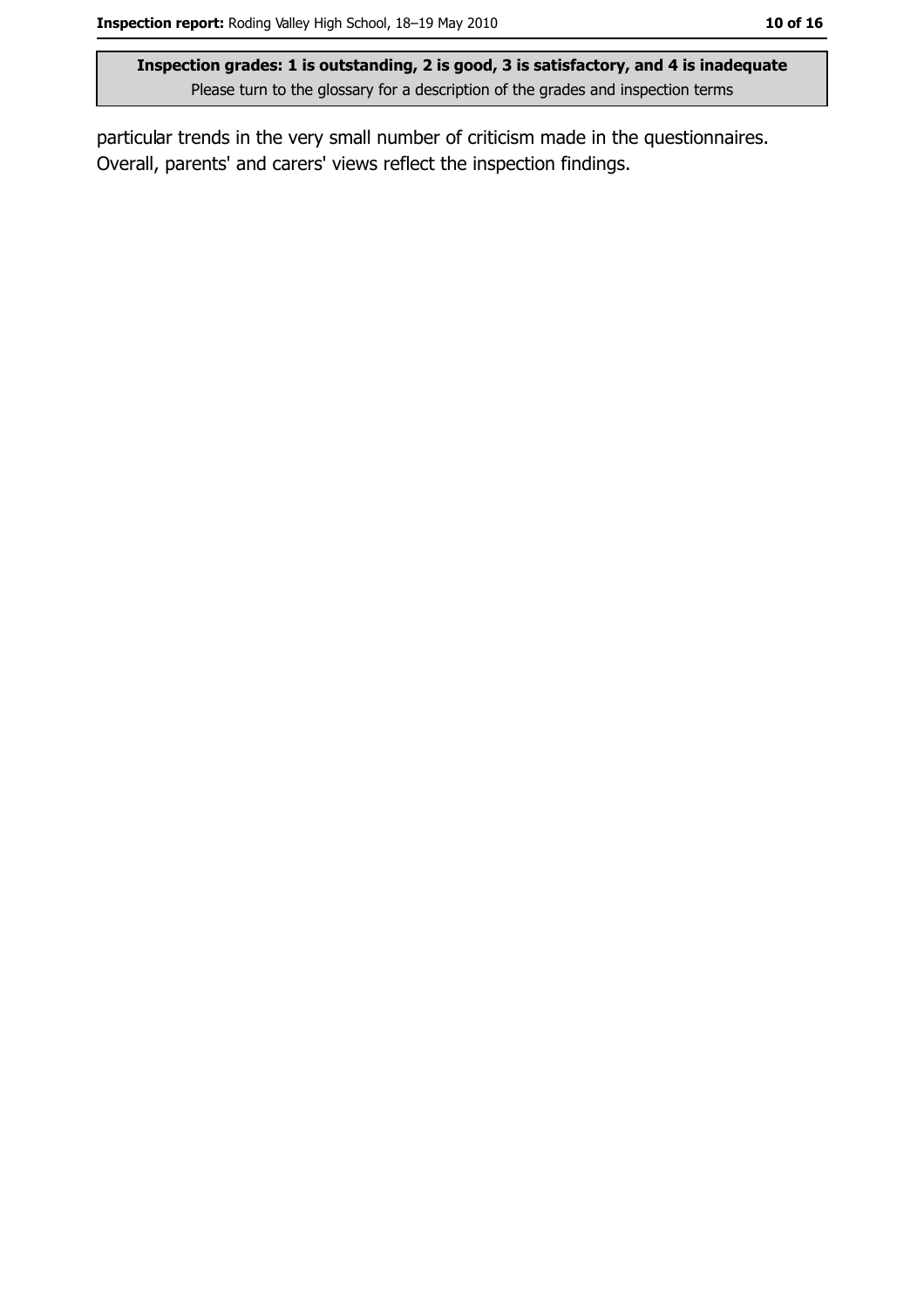#### Responses from parents and carers to Ofsted's questionnaire

Ofsted invited all the registered parents and carers of pupils registered at Roding Valley High School to complete a questionnaire about their views of the school.

In the questionnaire, parents and carers were asked to record how strongly they agreed with 13 statements about the school. The inspection team received 146 completed questionnaires by the end of the on-site inspection. In total, there are 1207 pupils registered at the school.

| <b>Statements</b>                                                                                                                                                                                                                                       | <b>Strongly</b><br><b>Agree</b> |               | <b>Agree</b> |               | <b>Disagree</b> |               | <b>Strongly</b><br>disagree |                |
|---------------------------------------------------------------------------------------------------------------------------------------------------------------------------------------------------------------------------------------------------------|---------------------------------|---------------|--------------|---------------|-----------------|---------------|-----------------------------|----------------|
|                                                                                                                                                                                                                                                         | <b>Total</b>                    | $\frac{0}{0}$ | <b>Total</b> | $\frac{0}{0}$ | <b>Total</b>    | $\frac{0}{0}$ | <b>Total</b>                | $\frac{0}{0}$  |
| My child enjoys school                                                                                                                                                                                                                                  | 40                              | 27            | 86           | 59            | 15              | 10            | $\overline{2}$              | $\mathbf{1}$   |
| The school keeps my child<br>safe                                                                                                                                                                                                                       | 42                              | 29            | 96           | 66            | 8               | 5             | 0                           | $\mathbf 0$    |
| The school informs me<br>about my child's progress                                                                                                                                                                                                      | 38                              | 26            | 93           | 64            | 12              | 8             | 3                           | $\overline{2}$ |
| My child is making enough<br>progress at this school                                                                                                                                                                                                    | 26                              | 18            | 94           | 64            | 21              | 14            | $\mathbf{1}$                | $\mathbf{1}$   |
| The teaching is good at this<br>school                                                                                                                                                                                                                  | 20                              | 14            | 101          | 69            | 14              | 10            | $\overline{2}$              | $\mathbf{1}$   |
| The school helps me to<br>support my child's learning                                                                                                                                                                                                   | 21                              | 14            | 81           | 55            | 35              | 24            | $\overline{2}$              | $\mathbf{1}$   |
| The school helps my child to<br>have a healthy lifestyle                                                                                                                                                                                                | 25                              | 17            | 94           | 64            | 23              | 16            | 3                           | $\overline{2}$ |
| The school makes sure that<br>my child is well prepared for<br>the future (for example<br>changing year group,<br>changing school, and for<br>children who are finishing<br>school, entering further or<br>higher education, or<br>entering employment) | 33                              | 23            | 88           | 60            | $\overline{7}$  | 5             | 0                           | $\mathbf 0$    |
| The school meets my child's<br>particular needs                                                                                                                                                                                                         | 30                              | 21            | 93           | 64            | 17              | 12            | 1                           | $\mathbf{1}$   |
| The school deals effectively<br>with unacceptable behaviour                                                                                                                                                                                             | 33                              | 23            | 70           | 48            | 27              | 18            | $\overline{7}$              | 5              |
| The school takes account of<br>my suggestions and<br>concerns                                                                                                                                                                                           | 21                              | 14            | 92           | 63            | 17              | 12            | $\mathbf{1}$                | $\mathbf{1}$   |
| The school is led and<br>managed effectively                                                                                                                                                                                                            | 27                              | 18            | 93           | 64            | 11              | 8             | $\overline{2}$              | $\mathbf{1}$   |
| Overall, I am happy with my<br>child's experience at this<br>school                                                                                                                                                                                     | 39                              | 27            | 87           | 60            | 19              | 13            | 1                           | $\mathbf{1}$   |

The table above summarises the responses that parents and carers made to each statement. The percentages indicate the proportion of parents and carers giving that response out of the total number of completed questionnaires. Where one or more parents and carers chose not to answer a particular question, the percentages will not add up to 100%.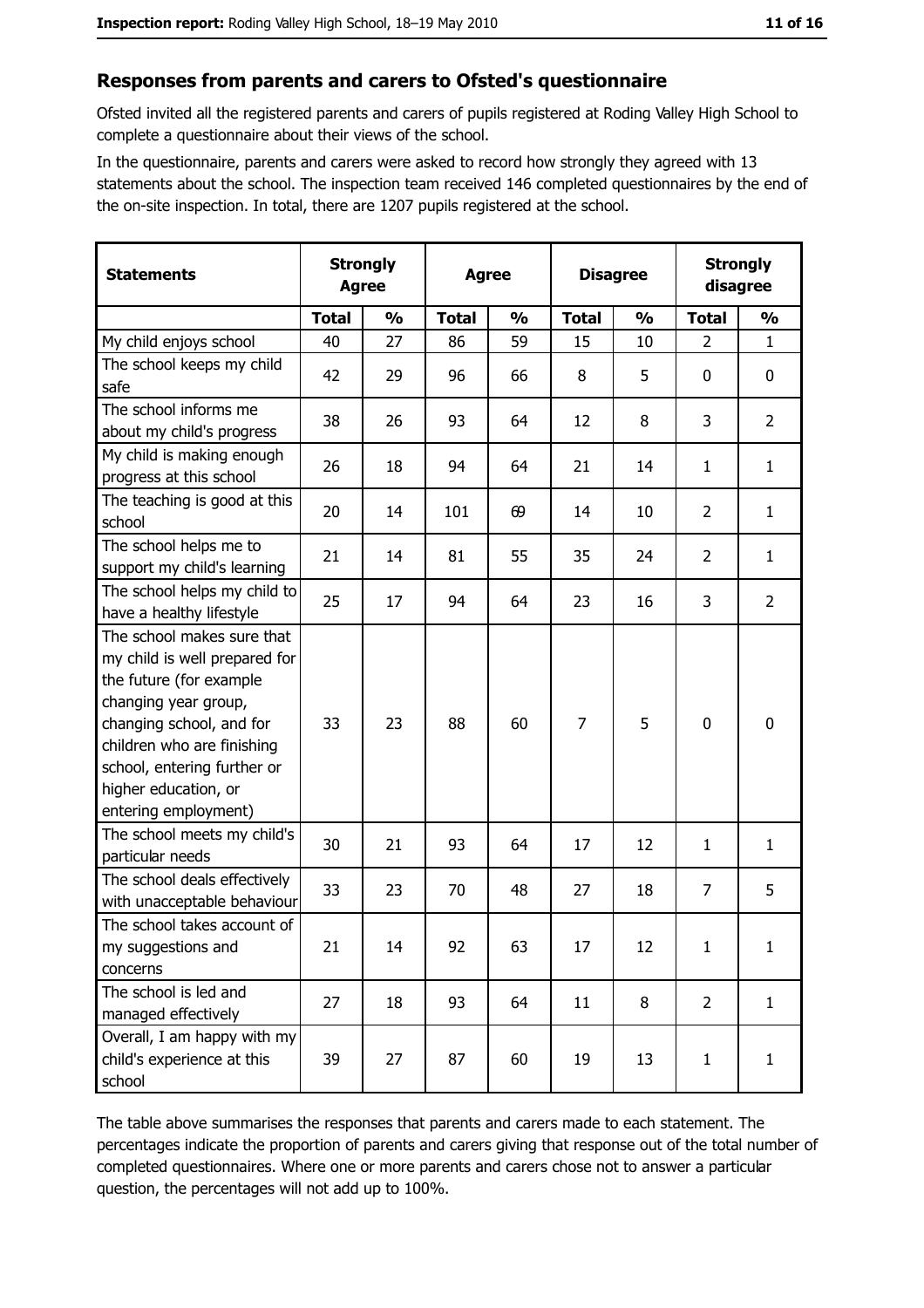## **Glossary**

| Grade   | <b>Judgement</b> | <b>Description</b>                                                                                                                                                                                                               |
|---------|------------------|----------------------------------------------------------------------------------------------------------------------------------------------------------------------------------------------------------------------------------|
| Grade 1 | Outstanding      | These features are highly effective. An oustanding<br>school provides exceptionally well for its pupils' needs.                                                                                                                  |
| Grade 2 | Good             | These are very positive features of a school. A school<br>that is good is serving its pupils well.                                                                                                                               |
| Grade 3 | Satisfactory     | These features are of reasonable quality. A satisfactory<br>school is providing adequately for its pupils.                                                                                                                       |
| Grade 4 | Inadequate       | These features are not of an acceptable standard. An<br>inadequate school needs to make significant<br>improvement in order to meet the needs of its pupils.<br>Ofsted inspectors will make further visits until it<br>improves. |

## What inspection judgements mean

#### **Overall effectiveness of schools**

|                       | Overall effectiveness judgement (percentage of<br>schools) |      |                     |                   |
|-----------------------|------------------------------------------------------------|------|---------------------|-------------------|
| <b>Type of school</b> | <b>Outstanding</b>                                         | Good | <b>Satisfactory</b> | <b>Inadequate</b> |
| Nursery schools       | 51                                                         | 45   | 0                   | 4                 |
| Primary schools       | 6                                                          | 41   | 42                  | 10                |
| Secondary schools     | 8                                                          | 34   | 44                  | 14                |
| Sixth forms           | 10                                                         | 37   | 50                  | 3                 |
| Special schools       | 32                                                         | 38   | 25                  | 5                 |
| Pupil referral units  | 12                                                         | 43   | 31                  | 14                |
| All schools           | 9                                                          | 40   | 40                  | 10                |

New school inspection arrangements were introduced on 1 September 2009. This means that inspectors now make some additional judgements that were not made previously.

The data in the table above is for the period 1 September to 31 December 2009 and is the most recently published data available (see www.ofsted.gov.uk). Please note that the sample of schools inspected during the autumn term 2009 was not representative of all schools nationally, as weaker schools are inspected more frequently than good or outstanding schools.

Percentages are rounded and do not always add exactly to 100. Secondary school figures include those that have sixth forms, and sixth form figures include only the data specifically for sixth form inspection judgements.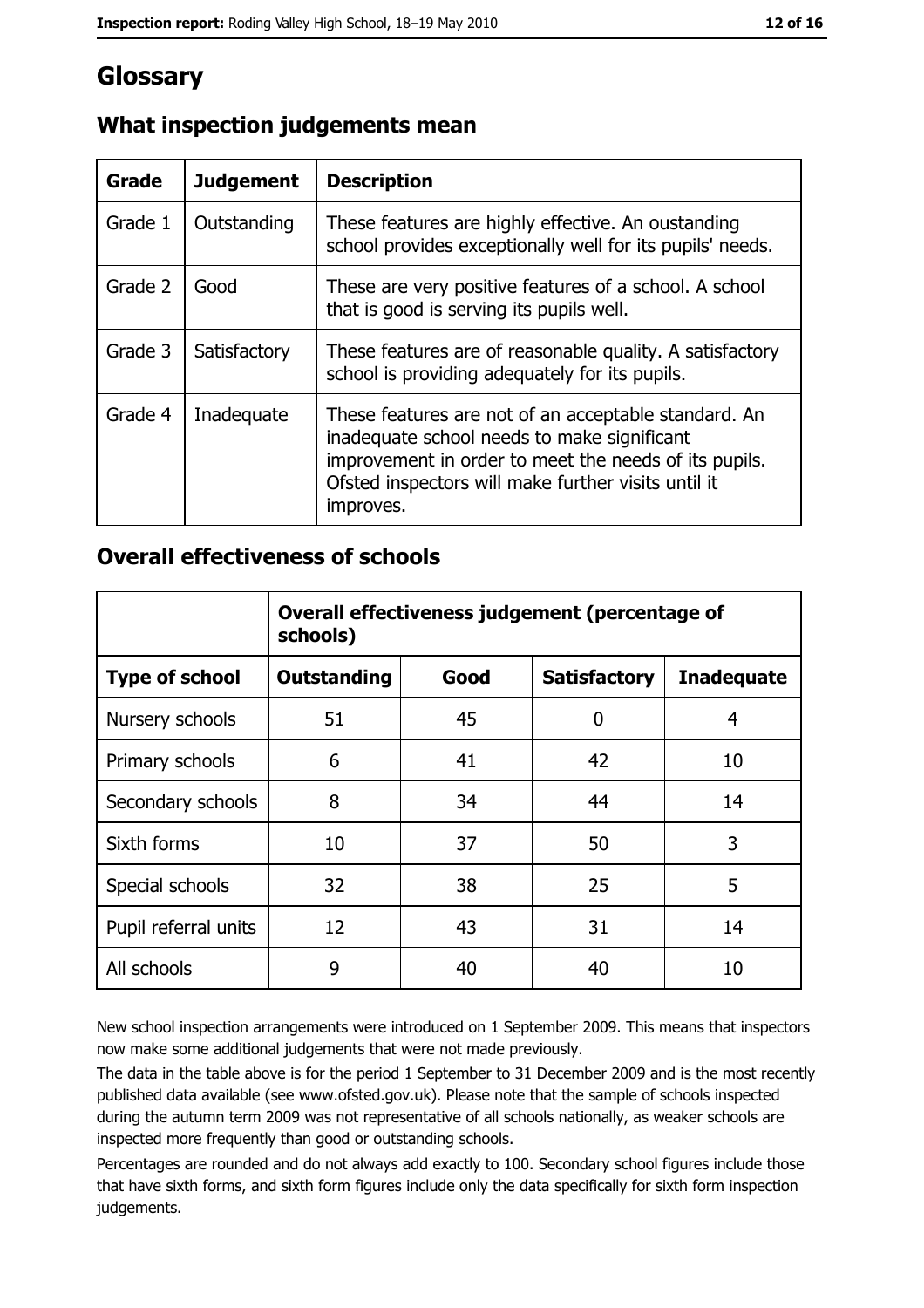## **Common terminology used by inspectors**

| Achievement:                  | the progress and success of a pupil in<br>their learning, development or training.                                                                                                                                                                                                                           |
|-------------------------------|--------------------------------------------------------------------------------------------------------------------------------------------------------------------------------------------------------------------------------------------------------------------------------------------------------------|
| Attainment:                   | the standard of the pupils' work shown by<br>test and examination results and in<br>lessons.                                                                                                                                                                                                                 |
| Capacity to improve:          | the proven ability of the school to<br>continue improving. Inspectors base this<br>judgement on what the school has<br>accomplished so far and on the quality of<br>its systems to maintain improvement.                                                                                                     |
| Leadership and management:    | the contribution of all the staff with<br>responsibilities, not just the headteacher,<br>to identifying priorities, directing and<br>motivating staff and running the school.                                                                                                                                |
| Learning:                     | how well pupils acquire knowledge,<br>develop their understanding, learn and<br>practise skills and are developing their<br>competence as learners.                                                                                                                                                          |
| <b>Overall effectiveness:</b> | inspectors form a judgement on a school's<br>overall effectiveness based on the findings<br>from their inspection of the school. The<br>following judgements, in particular,<br>influence what the overall effectiveness<br>judgement will be.                                                               |
|                               | The school's capacity for sustained<br>improvement.<br>Outcomes for individuals and groups<br>of pupils.<br>The quality of teaching.<br>The extent to which the curriculum<br>meets pupil's needs, including where<br>relevant, through partnerships.<br>The effectiveness of care, guidance<br>and support. |
| Progress:                     | the rate at which pupils are learning in<br>lessons and over longer periods of time. It<br>is often measured by comparing the<br>pupils' attainment at the end of a key<br>stage with their attainment when they<br>started.                                                                                 |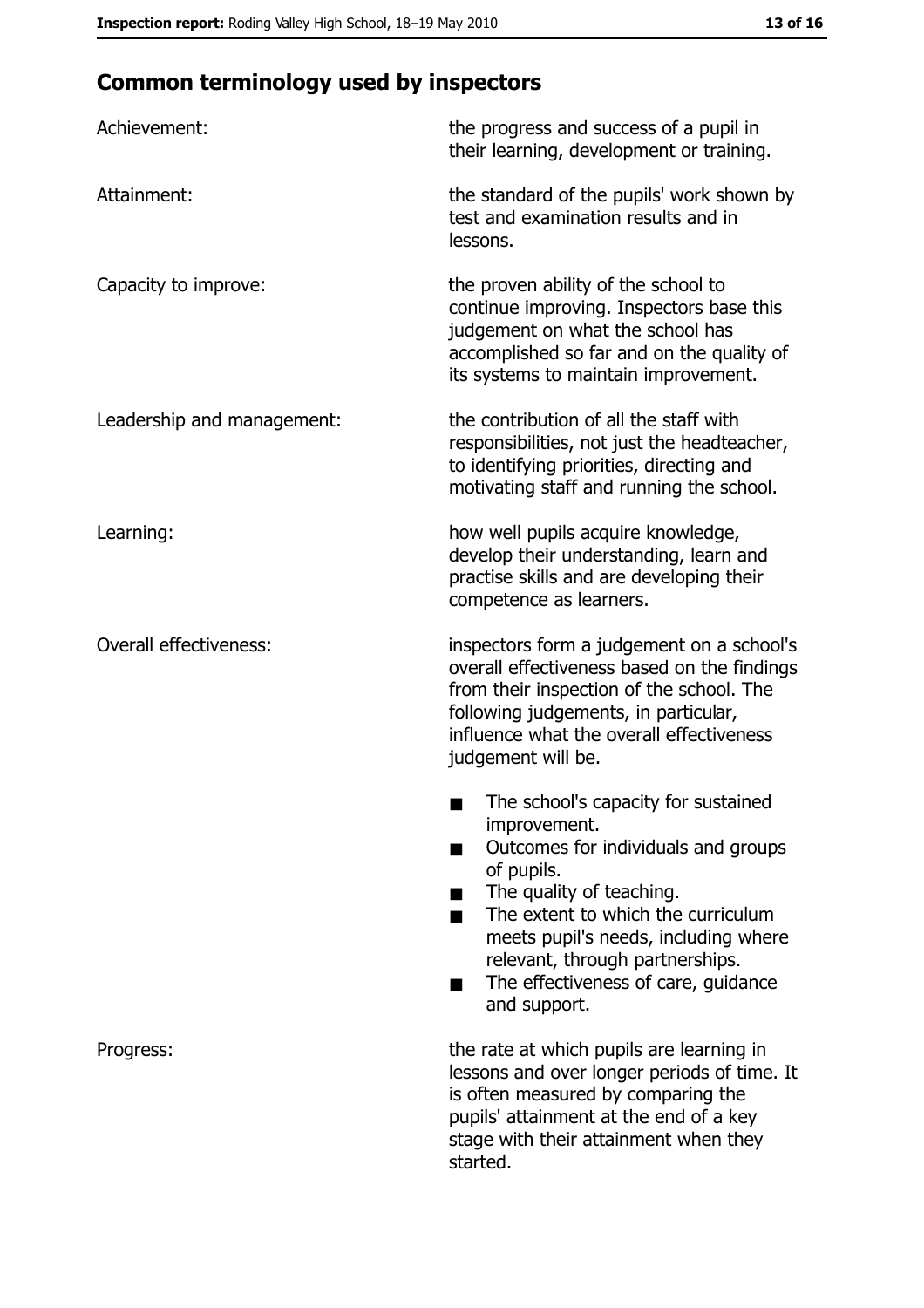This letter is provided for the school, parents and carers to share with their children. It describes Ofsted's main findings from the inspection of their school.



20 May 2010

Dear Students

Inspection of Roding Valley High School, Loughton, IG10 3JA

Thank you for making us so welcome and for talking to us during the inspection. Roding Valley High School is a satisfactory school with some good features. Your parents and carers told us how pleased they are with the improving standards of education in the school

You have a very effective headteacher who is working well with the staff to secure improvements. You are making at least satisfactory progress and many of you are achieving standards that are above the national average. You have a wide range of option choices in Years 10 and 11 which allow you to succeed in subjects that really interest you. There is a range of extra curricular activities and educational visits which support your enjoyment of school. It was good to see that so many of you took an active part in the school production of 'Hairspray'. There is a positive atmosphere around the school and we were pleased to see that students are increasingly confident to celebrate their success in their work. Your behaviour is generally good and you show considerable respect towards each other. You are growing into confident, perceptive and caring young people.

We have asked the headteacher, staff and governors to do the following things to make the school even better.

Raise standards so that the proportion of students attaining five A\*-C grades at GCSE, including English and mathematics, is above the national average.

Increase the proportion of good teaching and learning across the school so that you are fully engaged in your work and make good progress.

Develop the role of the governing body so that they can become more effective in their evaluating and monitoring roles.

We have also requested teachers to challenge you more in lessons so that you achieve your target minimum grades in all subjects. Keep working hard and enjoying the many good things in your school.

Yours sincerely

Stephen Walker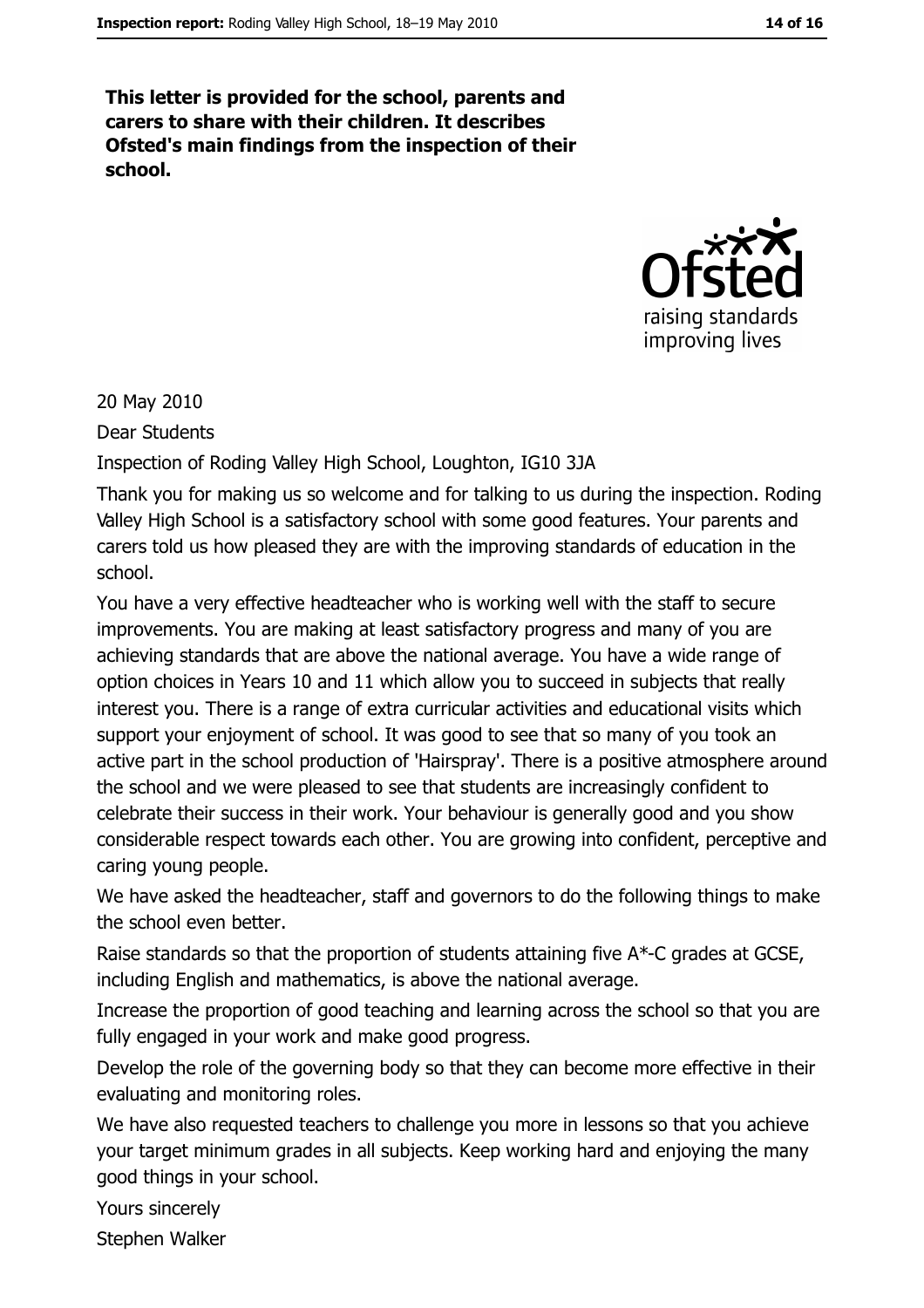Lead inspector